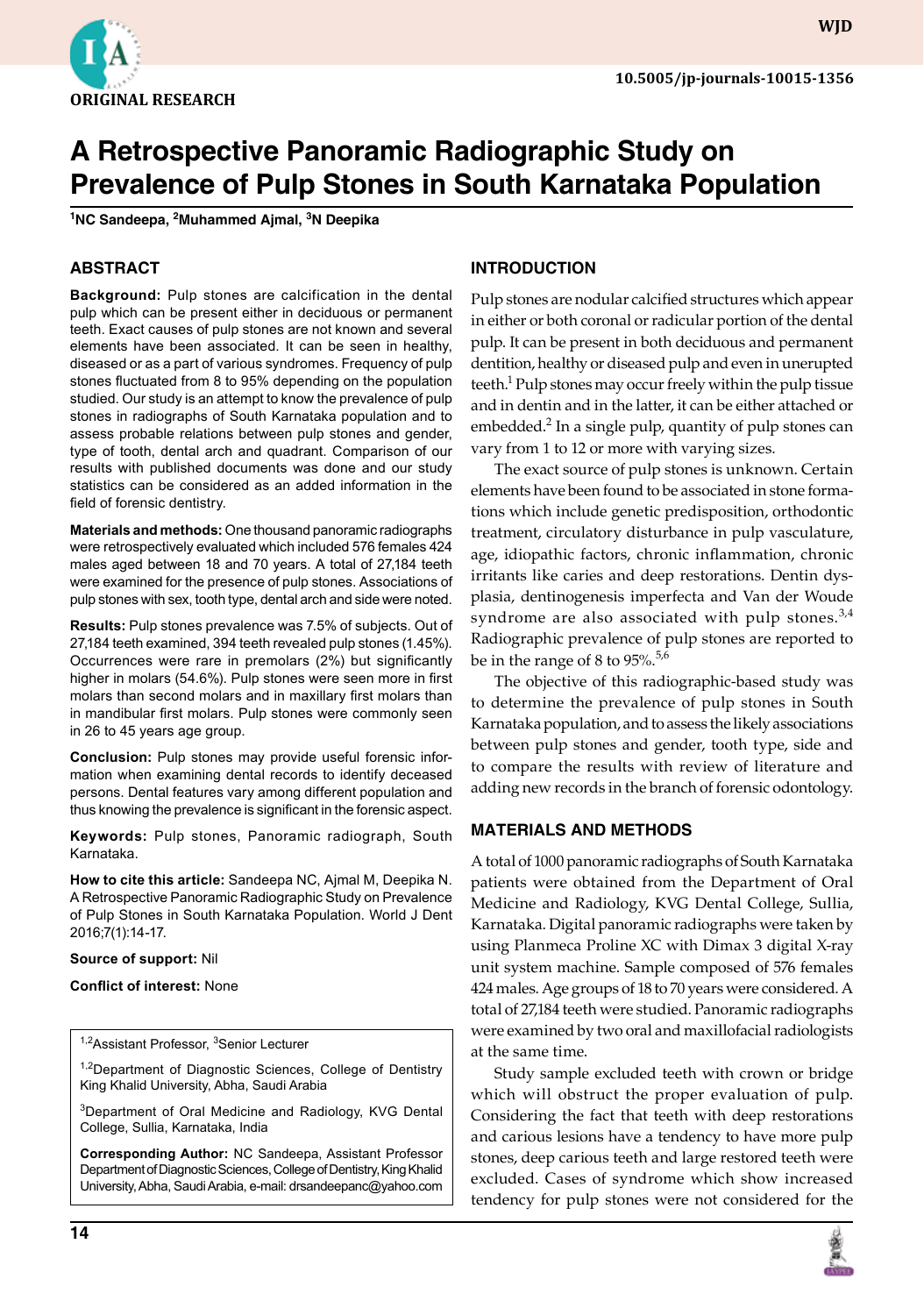*A Retrospective Panoramic Radiographic Study on Prevalence of Pulp Stones in South Karnataka Population*



**Fig. 1:** Panoramic radiograph showing radiopaque pulp stones in the pulp chamber of molars

evaluation. Definite radiopaque body which is found inside the pulp chamber was considered as pulp stones and a score of present or absent was given (Fig. 1). Score of present was given only after the confirmation of two maxillofacial radiologists. Associations with sex, dental arch and type of tooth were also recorded.

## **RESULTS**

*Prevalence of pulp stones*: Pulp stone prevalence was 7.5% of the subjects studied. A total of 13,679 maxillary teeth and 13505 mandibular teeth were evaluated. Prevalence per teeth examined was 1.45% (Table 1). Out of 13,679 maxillary teeth examined 234 teeth were having pulp stones (1.71%). A total of 160 of 13,505 mandibular teeth had pulp stones (1.18%).

*Prevalence of pulp stones and distribution between sexes*: Teeth examined in males were 10,881 and the prevalence of pulp stones was 1.41%. Teeth examined in females were 16,303 and prevalence of pulp stones in females was 1.47% (Table 2).

*Pulp stones and tooth types*: First molar showed high number of pulp stones of 54.6% among all teeth which

| Table 1: Prevalence of pulp stones |  |  |  |  |  |  |
|------------------------------------|--|--|--|--|--|--|
|------------------------------------|--|--|--|--|--|--|

|          | Teeth examined | Teeth with pulp stones |
|----------|----------------|------------------------|
| Maxilla  | 13679          | 234 (1.71%)            |
| Mandible | 13505          | 160 (1.18%)            |
| Total    | 27184          | 394 (1.45%)            |

| <b>Table 2:</b> Prevalence of pulp stones and |
|-----------------------------------------------|
| distribution between sexes                    |

|          |          | Male                                | Female   |                   |  |
|----------|----------|-------------------------------------|----------|-------------------|--|
|          | Teeth    | Teeth with                          | Teeth    | <b>Teeth with</b> |  |
|          | examined | pulp stones                         | examined | pulp stones       |  |
| Maxilla  | 5519     | 88 (1.59%)                          | 8160     | 146 (1.78%)       |  |
| Mandible | 5362     | 66 (1.23%)                          | 8143     | 94 (1.15%)        |  |
| Total    | 10881    | 154 (1.41%)                         | 16303    | 240 (1.47%)       |  |
|          |          | Table 0. Dula stages and teath twee |          |                   |  |

| <b>Table 3: Pulp stones and tooth types</b> |             |                                  |  |             |  |  |  |
|---------------------------------------------|-------------|----------------------------------|--|-------------|--|--|--|
|                                             | 1st molar   | 2nd molar Premolar Total         |  |             |  |  |  |
| Maxilla                                     | 128 (54.7%) | 102 (43.6%) 4 (1.7%) 234 (59.4%) |  |             |  |  |  |
| Mandible                                    | 87 (54.4%)  | $69(43.1\%)$ 4 (2.5%)            |  | 160 (40.6%) |  |  |  |
| Overall                                     | 215 (54.6%) | 171 (43.4%) 8 (2.0%) 394 (100%)  |  |             |  |  |  |

World Journal of Dentistry, January-March 2016;7(1):14-17 **15**

|  | Table 4: Pulp stone occurrence and dental arches |  |  |
|--|--------------------------------------------------|--|--|

|                                    | 1st molar 2nd molar |                                              | Premolar Total |                       |
|------------------------------------|---------------------|----------------------------------------------|----------------|-----------------------|
| 1st quadrant 66 (55.0%) 52 (43.3%) |                     |                                              |                | 2 (1.7%) 120 (30.5%)  |
| 2nd quadrant 62 (54.4%) 50 (43.8%) |                     |                                              |                | 2 (1.8%) 114 (28.9%)  |
| 3rd quadrant 43 (53.8%) 35 (43.7%) |                     |                                              |                | 2 (2.5%) 80 (20.3%)   |
| 4th quadrant 44 (55.0%) 34 (42.5%) |                     |                                              |                | $2(2.5\%)$ 80 (20.3%) |
| Overall                            |                     | 215 (54.6%) 171 (43.40%) 8 (2.0%) 394 (100%) |                |                       |

was followed by 2nd molar (43.4%) and premolar (2%) (Table 3).

*Pulp stone occurrence and dental arches*: Maxillary 1st and 2nd molar teeth showed slight higher predilection than mandibular teeth (Table 4). In case of premolar teeth, mandibular teeth had increased number of pulp stones than maxillary teeth. In both sex, pulp stones were more in maxillary arch than mandibular arch (Tables 5 and 6).

*Pulp stone occurrence and age group*: Pulp stones were common in 26 to 45 years of age group and the prevalence was similar in 5 to 25 years age group. Pulp stones were comparatively less in 46 to 75 years of age group. The prevalence in 5 to 25 years age group was 55.8 and 55.9% in 26 to 45 years of age group. Prevalence was 50% in 46 to 75 years age group (Table 7).

### **DISCUSSION**

Radiograph was the criteria for the identification of pulp stones in most of the prevalence studies conducted. The true prevalence is expected to be greater than the radiographic studies because of the fact that pulp stones with a diameter less than 200 µm are not seen on radiographs. Histological studies may also result in under estimation of pulp stones, due to the limited number of section tooth is subjected.<sup>7,8</sup>

Though etiology is unknown, certain conditions are associated with increased pulp stones. A pilot study of relationship of pulp stones and cardiovascular disease showed increased tendency of pulp stones in these patients.<sup>9</sup>

Pulp stones are reported in certain diseases, like tumoral calcinosis, dentin dysplasia type II, Saethre-Chotzen syndrome, familial expansile osteolysis, Ehlers-Danlos syndrome type I, Elfin facies syndrome, osteogenesis imperfecta type I and otodental syndrome.<sup>10-12</sup>

Local metabolic dysfunction and trauma are the two main proposed causes of pulp stone. Local metabolic dysfunction can precipitate hyalinization and fibrosis. Fibrosis leads to mineralization and this continous process leads to pulp stone development. Another factor is trauma. Trauma may lead to vascular damage which will precipitate mineralization. It may act as a nidus for further mineralization and thus leads to formation of pulp stone.<sup>13</sup>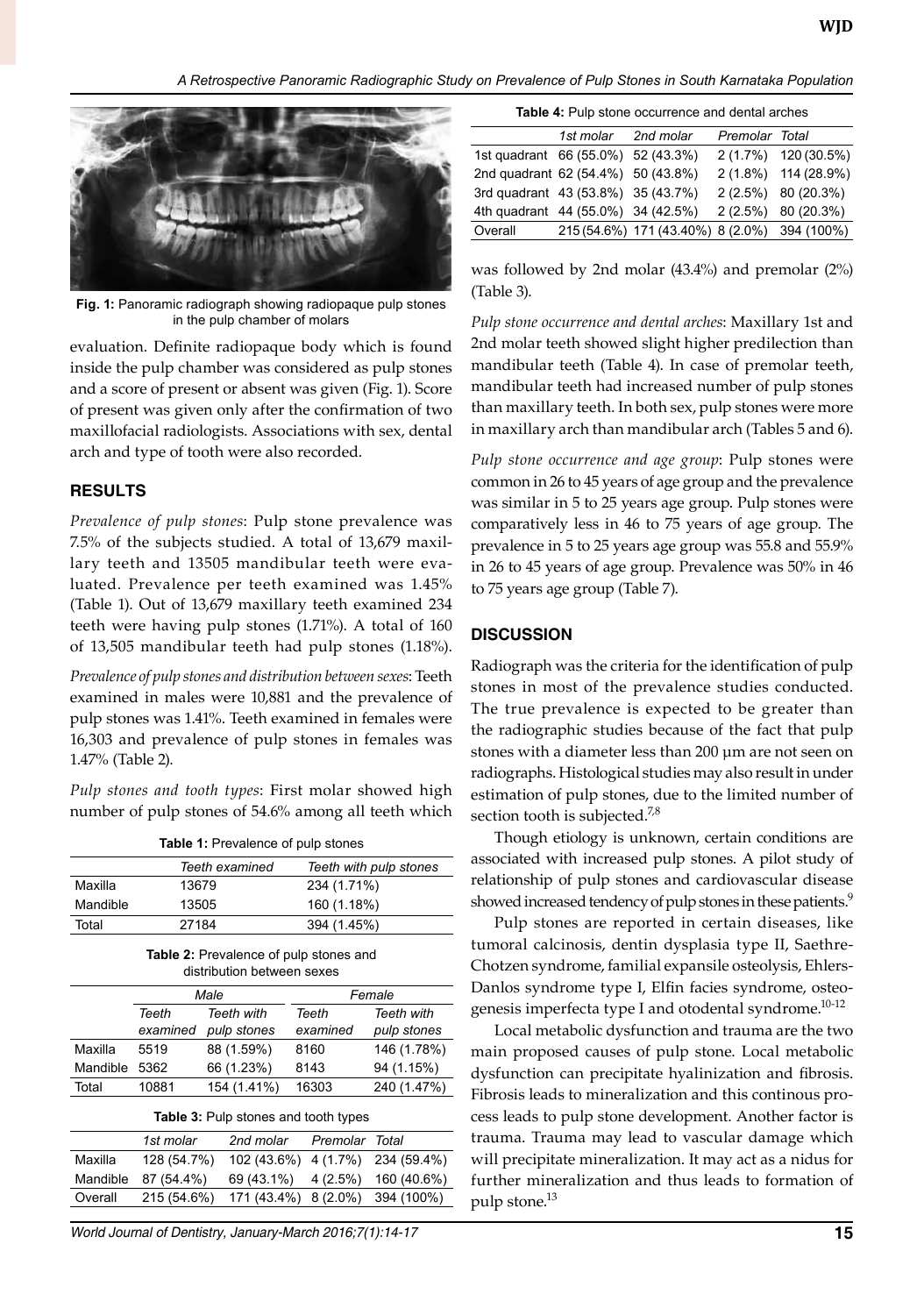|          |            |            |          |            | <b>Table 5:</b> Pulp stone distribution in maxilla and mandible among males and females |             |            |              |
|----------|------------|------------|----------|------------|-----------------------------------------------------------------------------------------|-------------|------------|--------------|
|          |            | Male       |          |            |                                                                                         |             | Female     |              |
|          | 1st molar  | 2nd molar  | Premolar | Total      | 1st molar                                                                               | 2nd molar   | Premolar   | Total        |
| Maxilla  | 50 (56.8%) | 38 (43.2%) | 0        | 88 (57.1%) | 78 (53.4%)                                                                              | 64 (43.8%)  | 4(2.7%)    | 146 (60.8%)  |
| Mandible | 38 (57.6%) | 28 (42.4%) | 0        | 66 (42.9%) | 49 (52.1%)                                                                              | 41 (43.6%)  | $4(4.3\%)$ | 94 (39.2%)   |
| Overall  | 88 (57.1%) | 66 (42.9%) | 0        | 154 (100%) | 127 (52.9%)                                                                             | 105 (43.8%) | $8(3.3\%)$ | 240 (100.0%) |

**Table 6:** Pulp stone distribution in all quadrants among males and females

| Male         |            |            |          |             |             | Female               |            |              |
|--------------|------------|------------|----------|-------------|-------------|----------------------|------------|--------------|
|              | 1st molar  | 2nd molar  | Premolar | Total       | 1st molar   | 2nd molar            | Premolar   | Total        |
| 1st quadrant | 26 (57.8%) | 19 (42.2%) | 0        | 45 (29.2%)  | 40 (53.3%)  | 33 (44.0%)           | 2(2.7%)    | 75 (31.2%)   |
| 2nd quadrant | 24 (55.8%) | 19 (44.2%) | - 0      | 43 (27.9%)  | 38 (53.5%)  | 31 (43.7%)           | $2(2.8\%)$ | 71 (29.6%)   |
| 3rd quadrant | 19 (57.6%) | 14 (42.4%) | - 0      | 33 (21.42%) | 24 (51.1%)  | 21 (44.7%)           | $2(4.2\%)$ | 47 (19.6%)   |
| 4th quadrant | 19 (57.6%) | 14 (42.4%) | 0        | 33 (21.42%) | 25 (53.2%)  | 20 (42.6%)           | $2(4.2\%)$ | 47 (19.6%)   |
| Overall      | 88 (57.1%) | 66 (42.9%) | 0        | 154 (100%)  | 127 (52.9%) | 105 (43.8%) 8 (3.3%) |            | 240 (100.0%) |

Table 7: Pulp stone distribution among different age group

|                 |              | Teeth with pulp stone |             |            |              |  |  |  |
|-----------------|--------------|-----------------------|-------------|------------|--------------|--|--|--|
| Age groups      |              | 1st molar             | 2nd molar   | Premolar   | Total        |  |  |  |
| 5-25 years      | 1st quadrant | 22 (55.0%)            | 17 (42.5%)  | $1(2.5\%)$ | 40 (31.0%)   |  |  |  |
|                 | 2nd quadrant | 22 (56.4%)            | 16 (41.0%)  | $1(2.6\%)$ | 39 (30.2%)   |  |  |  |
|                 | 3rd quadrant | 14 (56.0%)            | 10 (40.0%)  | $1(4.0\%)$ | 25 (19.4%)   |  |  |  |
|                 | 4th quadrant | 14 (56.0%)            | 10 (40.0%)  | $1(4.0\%)$ | 25 (19.4%)   |  |  |  |
|                 | Overall      | 72 (55.8%)            | 53 (41.1%)  | $4(3.1\%)$ | 129 (100.0%) |  |  |  |
| $26 - 45$ years | 1st quadrant | 31 (55.4%)            | 25 (44.6%)  | 0          | 56 (31.3%)   |  |  |  |
|                 | 2nd quadrant | 29 (56.9%)            | 22 (43.1%)  | 0          | 51 (28.5%)   |  |  |  |
|                 | 3rd quadrant | 20 (55.6%)            | 16 (44.4%)  | 0          | 36 (20.1%)   |  |  |  |
|                 | 4th quadrant | 20 (55.6%)            | 16 (44.4%)  | 0          | 36 (20.1%)   |  |  |  |
|                 | Overall      | 100 (55.9%)           | 79 (44.1%)  | 0          | 179 (100.0%) |  |  |  |
| 46–65 years     | 1st quadrant | 13 (54.2%)            | 10 (41.6%)  | $1(4.2\%)$ | 24 (27.9%)   |  |  |  |
|                 | 2nd quadrant | 11 (45.8%)            | 12 (50.0%)  | $1(4.2\%)$ | 24 (27.9%)   |  |  |  |
|                 | 3rd quadrant | $9(47.4\%)$           | 9(47.4%)    | $1(5.2\%)$ | 19 (22.1%)   |  |  |  |
|                 | 4th quadrant | 10 (52.6%)            | $8(42.1\%)$ | $1(5.3\%)$ | 19 (22.1%)   |  |  |  |
|                 | Overall      | 43 (50.0%)            | 39 (45.3%)  | 4(4.7%)    | 86 (100.0%)  |  |  |  |

Pulp stones possibly cause problems during endodontic therapy for the canal location and negotiation. In forensic dentistry, it can provide a valuable tool in radiographic comparison of pulp stone configurations. Along with other dental information in the records, it may provide valuable evidence in the identification of deceased individuals.<sup>14</sup> Pulp stones may be just an incidental finding not the cause in cases of unexplained pulp-related pain.<sup>17</sup>

In the present study, the prevalence of pulp stones was 7.5% of the 1000 subjects studied and 1.45% per 27,184 teeth examined. The prevalence was lower compared to Tamse et al<sup>15</sup> (20.7% of teeth), Baghdady et al<sup>5</sup> (19.2% of teeth), Hamasha and Darwazeh<sup>16</sup> (51.4% of the patients and 22.4% of teeth), Ranjitkar et al $^{17}$  (46.1% of the subjects and 10.1% of the teeth), Chandler et al<sup>18</sup> (9.9% of person and 4% per teeth), Zainab and Najmeej<sup>19</sup> (34.8% in the subjects and 7.3% per teeth), Sisman et al<sup>1</sup> (57.6% prevalence of pulp stones per patients and 15% of teeth), Sreelakshmi et al<sup>20</sup> (53.3% of the subjects and 6.4% of the

total teeth). Study by Ilday et al $^{21}$  included a large sample and showed a low prevalence than our study (3.5% of the patients and 0.5% of the teeth). Our study population examined 27184 teeth which is one of the largest number of sample size considering the published literature which may be a reason for the comparative low prevalence.

When compared to teeth type and pulp stones, first molar showed increased prevalence of pulp stones. This finding was in agreement with studies by Sisman et al,<sup>1</sup> Tamse et al,<sup>15</sup> and Ranjitkar et al.<sup>17</sup> However, it was not in agreement with the study done by Hamasha and Darwazeh, $16$  who found more distribution in the mandibular molars. Being the first tooth to erupt in the oral cavity, molars bear more occlusal forces leading to early degenerative changes. Rich blood supply in molar leading to increased to calcification is another proposed factor.<sup>20</sup>

As per our study, prevalence of pulp stones in males and females were comparable, with a very slight female predominance which was statistically insignificant.